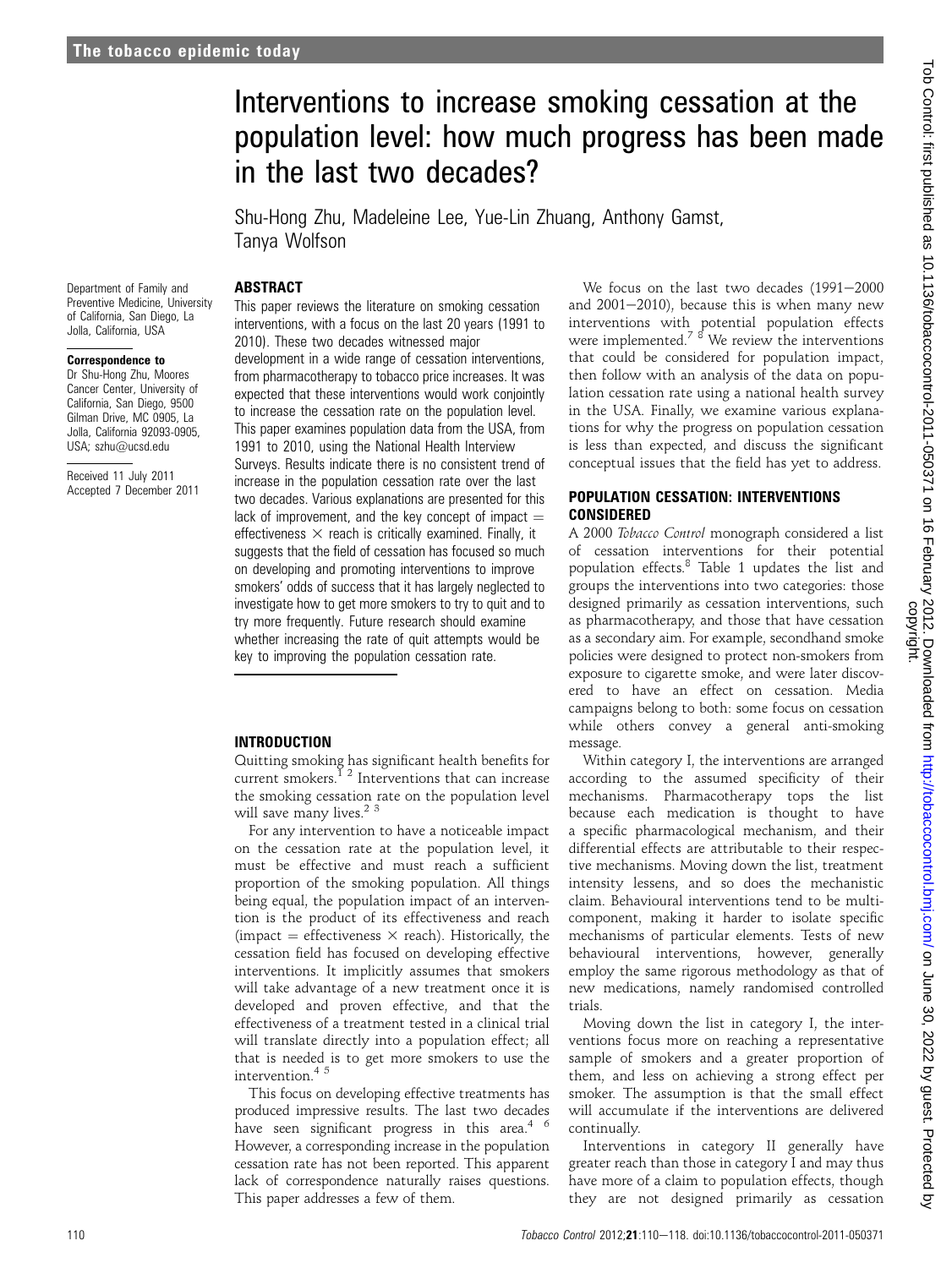|  |  |  |  | Table 1 Primary and secondary cessation interventions |
|--|--|--|--|-------------------------------------------------------|
|--|--|--|--|-------------------------------------------------------|

| Category I: primary              | <b>Category II: secondary</b> |  |  |
|----------------------------------|-------------------------------|--|--|
| Pharmacotherapy                  | Policy for secondhand smoking |  |  |
| Quitlines                        | Tobacco price increases       |  |  |
| Technology-based interventions   |                               |  |  |
| Healthcare providers/system      |                               |  |  |
| <b>Employer-based programmes</b> |                               |  |  |
| Media (cessation focused)        | Media (general anti-smoking)  |  |  |

interventions. Studies reporting effects for these interventions, however, tend to rely on historical analysis rather than randomised controlled trials.

Interventions in table 1 have either been disseminated to a sizeable proportion of the smoking population or they have the potential to be. The review considers both their effectiveness and their reach.

#### Pharmacotherapy

Pharmacotherapies such as nicotine patches are recommended as first-line quit-smoking aids in clinical practice guidelines.<sup>4  $\frac{9}{2}$ </sup> Before 1992, nicotine gum was the main cessation medication. Patches came on the market in late 1991, creating much excitement.<sup>10</sup> In 1996, gum and patches were approved as overthe-counter drugs, significantly increasing their use by smokers.<sup>11</sup> Later, other forms of nicotine replacement therapy (NRT) were developed. The antidepressant bupropion was proven an effective cessation aid. Varenicline, a nicotinic receptor partial agonist, became a popular prescription medication in 2006. Meta-analyses have found averaged ORs of 1.58 for NRTs,<sup>12</sup> 1.69 for buproprion,<sup>13</sup> and 2.31 for varenicline.<sup>14</sup>

Three main factors have influenced medication use: healthcare provider interest, cost and marketing efforts. Healthcare providers have been urged to do more to help smokers quit,  $4^{15-18}$ policies to cover medication costs have expanded, $19\,20$  and pharmaceutical companies' marketing efforts have been substantial.<sup>21</sup>

Data from the USA and UK indicate that use of cessation medications has increased substantially since patches became available.<sup>22</sup> A 2003 US survey found that among those who made a quit attempt in the previous 12 months, 32% used medications,<sup>22</sup> compared to about 6% in 1992.<sup>23</sup> In the UK, the rate of medication use among those who made a quit attempt increased from 28% in 1999 to 61% in 2002.<sup>20</sup> The dramatic increase was driven by a change in national policy regarding coverage of cessation medications.<sup>20</sup>

# **Quitlines**

Quitlines, as an evidence-based treatment, came to be used by large numbers of smokers at about the same time the nicotine patch was introduced. $^{24}$  In 1992, the first state-wide quitline was established in California using an experimentally validated counselling protocol. By 2004, most high-income countries had implemented quitlines as state-wide, regional, or national services.<sup>24</sup> Multiple practice guidelines<sup>4 9 25</sup> recommend quitlines as an accessible behavioural counselling service.

As with medications, quitline use is influenced by promotional efforts. $26-29$  Unlike medications, which are promoted by pharmaceutical companies and healthcare systems, quitlines are generally promoted by public health agencies. Promotional budgets vary significantly, and with them quitline use rates. A 2005 US survey found that use rates across state quitlines ranged from 0.01% to 4.28% of smokers, with an average rate of about  $1\%$ <sup>30</sup>

Most quitlines are components of larger tobacco control programmes rather than standalone clinical services.<sup>24</sup> Thus, quitlines have grown more with the development of the tobacco control movement and less with changes in the addiction counselling field. $31$  For example, quitlines may be promoted when a state announces a new secondhand smoke policy or tax increase.27 32 Quitlines often feature in anti-smoking media campaigns.<sup>33</sup> More recently, they feature in initiatives to motivate healthcare providers to promote cessation.<sup>18 34-36</sup>

Probably the most significant recent development for quitlines is the trend to require a quitline number on cigarette packs along with graphic warning labels, $37-42$  dramatically expanding the reach of the quitting message. In countries that have implemented the programme, quitline call volume has significantly increased.<sup>37</sup> <sup>38</sup>  $40-42$  More importantly, the quitline number reminds smokers that they should quit. The potential population impact of including quitline numbers on cigarette packs deserves careful study.

## Technology-based interventions

The internet, cell phones and other mobile electronic devices have opened up new possibilities for smokers seeking cessation assistance. For example, 80% of Americans seek health-related information on the internet.<sup>43</sup> and 9% of all internet users have searched for information on how to quit smoking.<sup>44</sup> The reach of technology-based interventions is potentially high.

Evidence for the effectiveness of such interventions, however, is inconsistent. $45$  This is partly due to methodological challenges: it is difficult to ensure a control group in which participants do not use other cessation websites. Efforts to show difference in cessation outcomes for websites with different designs have not been successful.<sup>46</sup> Some studies have reported positive results in which tailored materials are proactively delivered from the intervention site.<sup>47</sup> <sup>48</sup>

Texting is another intervention that can be delivered proactively. Some studies have reported positive results.<sup>49 50</sup> Others have used multiple components (email, web pages, text messages, calls) and found a positive effect.<sup>51 52</sup> More research is anticipated, especially related to smart phone applications and social networking. The potential for population impact seems enhanced by the fact that these new modes of communication will soon be ubiquitous.<sup>53</sup>

# Healthcare providers and systems

Doctors can play a key role in helping smokers quit. Assistance can include brief advice, prescribing medications and behavioural counselling. Brief doctor advice can increase quit rates among patients who smoke,<sup>4 54</sup> and with follow-up the effect can be greater.4 55 This effect is not limited to doctors but includes other healthcare professionals.  $^{56-58}$ 

In the USA, the rate of smokers who report receiving advice to quit smoking increased significantly from about 27% in 1974 to 50% in 1987.16 Since then the rate has risen more slowly and remains under  $60\%$ .<sup>59 60</sup>

Many efforts have been made to increase doctor engagement in cessation. Recently, a model was developed with the aim of lightening the burden on doctors' time by having them refer their patients to quitlines. In some cases patient information is faxed directly to the quitline for follow-up.<sup>18</sup> Several studies have demonstrated that linking doctor advice with quitline referral increases quit rates. $34-36$ 

A more comprehensive approach is to encourage entire healthcare systems to promote cessation, for example by expanding health benefits to cover medications and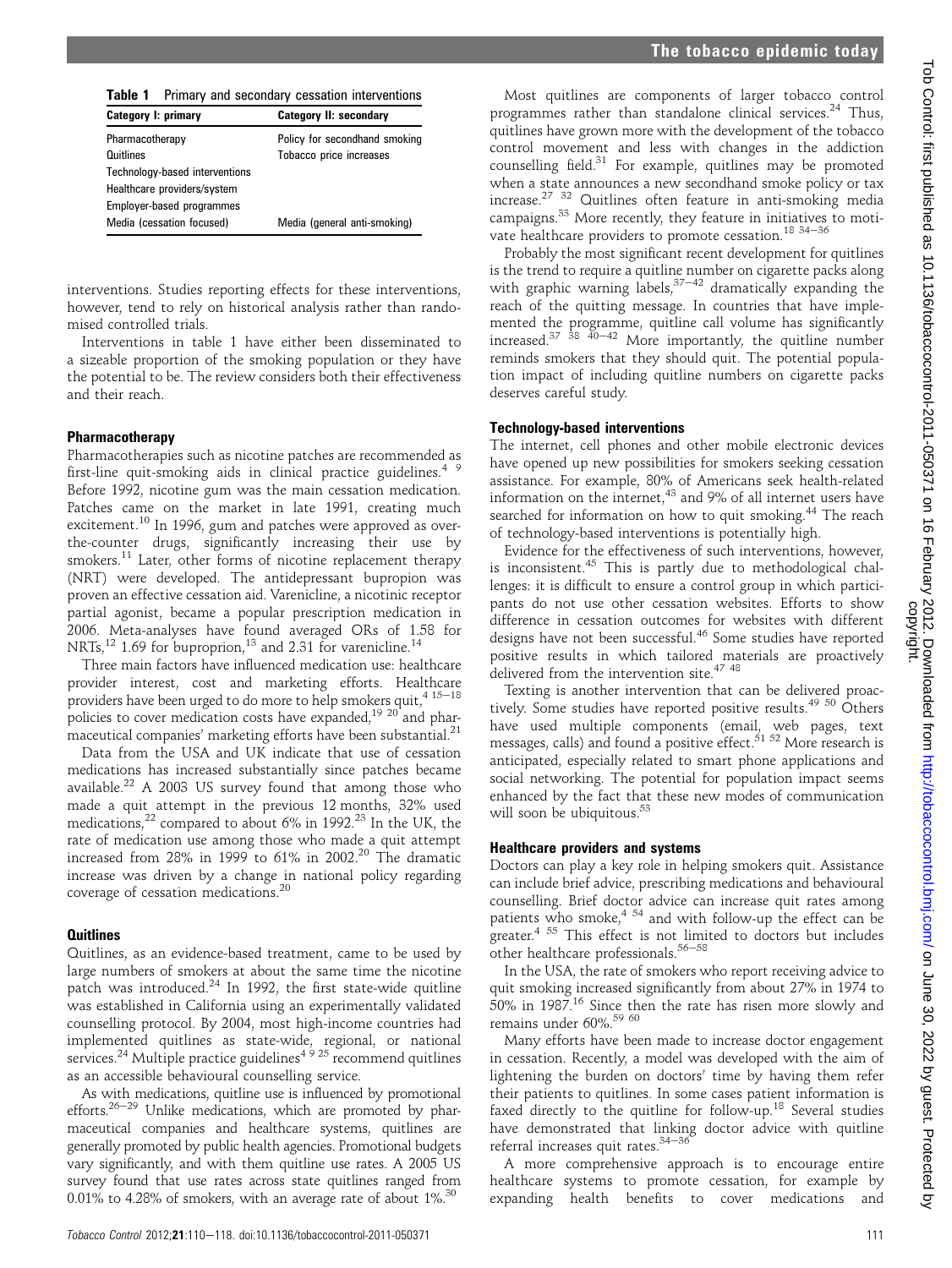counselling.<sup>19</sup> New efforts capitalise on the movement to increase use of electronic medical records by adding a smoking module to the electronic medical records.<sup>61</sup> This can help providers ask their patients' smoking status more routinely, which can increase quitting among the patient population.<sup>62</sup>

#### Employer-based cessation programmes

Modern worksite health promotion goes beyond concerns for worksite safety and encourages healthy lifestyles.<sup>63</sup> Employersponsored programmes can potentially reach a large proportion of the work force.

Successful employer-based cessation programmes generally take two approaches, linking them to policies such as workplace smoking bans,<sup>64 65</sup> and offering incentives to quit such as free NRT.<sup>66 67</sup> Learning from earlier studies on incentives,<sup>68</sup> some employers combine monetary incentives with counselling.<sup>69</sup> 70 The proportion of employers who have adopted such comprehensive cessation programmes is not well documented.

#### Media campaigns

Paid advertisements and earned media both have the potential to reach a large segment of the population, and both can influence tobacco cessation.<sup>71</sup>

Early work on community-wide interventions was the first to systematically use cessation-focused media campaigns. $72-74$ Starting in the 1990s, media campaigns were major components of successful state-wide tobacco control programmes in California and Massachusetts. $^{71\,\,75}$  These campaigns have included cessation-focused and general anti-smoking messages.76 77 They are considered effective in motivating smokers to quit and in changing social norms on smoking.<sup>71 78</sup>

Later studies on paid media included more content analysis. Emotional or personal adverts were found to be more effective than humorous adverts in encouraging quitting.<sup>71</sup> Messages on the dangers of secondhand smoke to non-smokers can motivate smokers to quit just as much as those on the risks to smokers themselves.<sup>71</sup>7

Earned media can be just as influential. News coverage conveys a presumed importance of the issue being discussed while framing the public perception of it.<sup>71 80 81</sup> The most notable example is the extended discussion preceding the Master Settlement Agreement in the 1990s.<sup>82</sup> Another is the earned media related to various Quit-and-Win campaigns.<sup>83</sup> Rigorous evaluation is difficult, but earned media attention clearly contributed to Quit-and-Win's success in increasing quit attempts. 84 85

#### Secondhand smoke policy

Secondhand smoke policies are instituted to protect nonsmokers. Research has found that they also increase quitting among smokers. $886-89$ 

Smoke-free policies have increased significantly in the last 20 years.<sup>90</sup> As workplaces implement such policies, people adopt similar policies at home,  $8691-94$  and effects of smoke-free homes on cessation are even more consistent than those of worksites. This is partly because these data are correlational. Worksite policies are imposed, while home bans may reflect smokers' own motivation to quit. Smoke-free homes should be promoted to help smokers quit, especially in countries where cessation services are limited.<sup>94</sup>

#### Tobacco price increases

Increased cigarette prices, usually due to tax increases, can decrease smoking prevalence.<sup>95-97</sup> Higher prices deter nonsmokers from starting to smoke<sup>98</sup> and lead current smokers to reduce consumption or quit completely.<sup>97</sup> 99-101

In the USA, cigarette prices have increased over the last two decades, though the real price (adjusted for the changing value of dollars) actually decreased between 2002 and 2006 before rising again.<sup>90</sup> States increased taxes at different times, providing an opportunity to test the effects of price on smokers' behaviour. A consistent finding is that rising prices lead to reduced consumption.<sup>27 77 101–103</sup> The effect may be greater among lowincome smokers.104 105

Surveys have assessed what smokers do when prices increase. Many report price-avoidance strategies such as purchasing cheaper brands.<sup>100</sup> Others report quitting.<sup>103</sup> Some studies have found that more smokers attempt to quit in response to tax increases than to workplace smoking bans.103 Others have found increases in quitting activity when prices increase, such as calling quitlines.27 Secondhand smoke policies and price increases can work synergistically to encourage cessation, although the unique contribution of each is difficult to determine.<sup>99</sup> <sup>106</sup>

#### Summary of interventions considered

The last two decades witnessed not just the development of various effective cessation interventions, but also major efforts to increase their reach.<sup>8 90 107</sup> For example, successes in pharmacotherapy research have been accompanied by clinical guidelines urging use of the new treatments and direct-toconsumer marketing.<sup>4 21</sup> In the USA and elsewhere, secondhand smoke policies and cigarette prices have both increased. $90$  An expected outcome of these developments is that they would conjointly increase the cessation rate at the population level.

# POPULATION CESSATION RATE IN THE USA IN THE LAST TWO DECADES

In the USA, the National Health Interview Survey (NHIS) has assessed smoking cessation annually since 1991 (except 1996). A detailed survey methodology can be found on the NHIS website.<sup>108</sup>

Figure 1 presents NHIS data from 1991 to 2010, weighted to reflect the population in each survey year. It shows the annual cessation rate, defined as the percentage of smokers who quit smoking for at least 3 months in the past year. The 1993 NHIS did not assess the length of quitting, so is not included. The 1992 data were adjusted to account for missing data due to a skip pattern error in survey implementation.

The top panel presents the annual cessation rate for all smokers and the bottom panel for white non-Hispanic smokers. Focusing on a single large ethnic group helps to avoid potential confounding due to the changing ethnic composition in the USA. Quit rates for all smokers and white smokers, however, were very close for every year. They are plotted separately for ease of visual inspection.

Cessation rates vary from year to year, but there is no significant upward trend for the whole period. Attempts to fit a linear trend for these two panels of data (weighted by the sample size for each survey year) found the slopes are slightly negative but not statistically significantly different from zero  $(r=-0.02, p=0.94,$  all smokers, and  $r=-0.17, p=0.50$  for white smokers).

A single linear model for the whole period, however, has a poor fit ( $\mathbb{R}^2$ =0.005, p=0.78 for the linear model for all smokers, and  $R^2$ =0.03, p=0.49 for white smokers), suggesting that using a single linear model for the whole period is inappropriate. One could use the year 2000 as a break point to fit various higher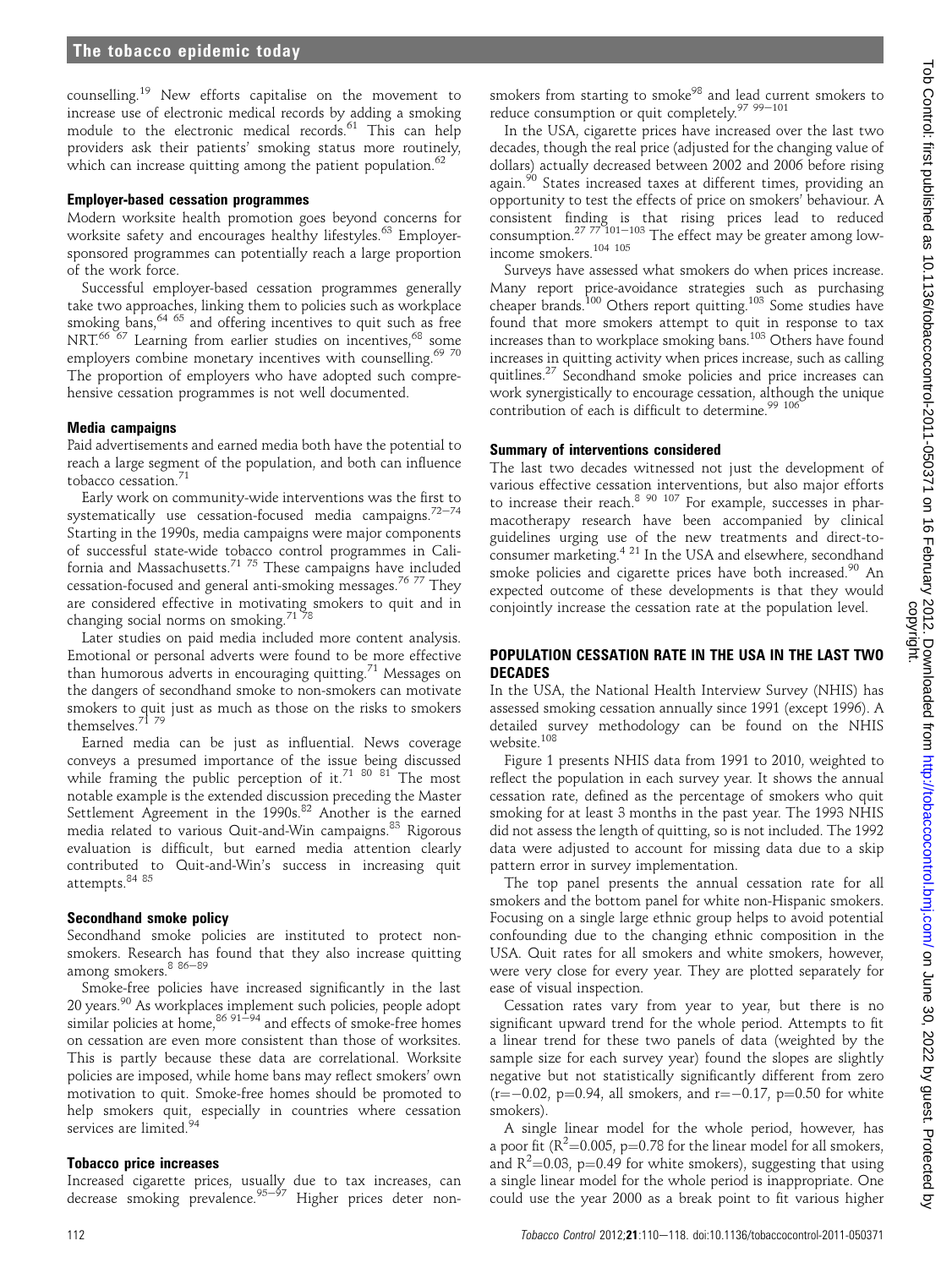



Figure 1 Annual cessation rates for US smokers from 1991 to 2010. The top panel is for smokers of all ethnicities, and the bottom panel is for non-Hispanic white smokers. Data are from the National Health Interview Survey (NHIS). Responses from proxies are not included. The 1992 data were adjusted by imputation to account for missing values caused by skip pattern errors. Results were weighted to be representative of the national population of adults aged 18 years and older in each survey year.

order functions. Using 2000 as a knot in model fitting is a reasonable choice because it was shortly after the Master Settlement Agreement (MSA), which led to a large price increase and the establishment of many state tobacco programmes. However, no obvious higher order functions fit well. (Space limitations do not permit a full description of the modelling effort, but interested readers may contact the authors for details.) Although certain years have higher cessation rates than others, there is no obvious periodicity or predictability in these rates. Statistically speaking, there is no trend.

Most importantly, there is no consistent upward trend, which would be expected given the various interventions that have been implemented in the USA over the last two decades. This is a perplexing result.

It is tempting to look only at the time between 1991 and 1999, when a significant positive linear trend can be found. This might even be a true trend. However, there is no obvious explanation for the drop in cessation after 1999. In fact, many state tobacco control programmes started to take effect around 2000, with money received from the MSA.<sup>109</sup> Since no a priori justification exists for fitting one function for the period ending at 1999 and a separate function after that, the appropriate conclusion is that there is no function that fits the whole period of 1991-2010.

On average, the annual cessation rate (defined as quitting for at least 3 months) for all US smokers over the whole period is 4.4%. From 1991 to 2000, the mean quit rate is 4.7% and from 2001 to 2010 the mean is 4.2%. The two rates are not statistically different.

#### EXPLANATIONS FOR THE LACK OF IMPROVEMENT

The data in figure 1 call for rethinking population cessation. Although the data are from one country, they present challenges for the cessation field in general. The field has focused on developing and promoting effective treatments, assuming that most smokers will take advantage of them and that as more smokers use them the population cessation rate will rise.

## A problem of reach?

An immediate response to the data shown in figure 1 is to attribute the lack of improvement in population cessation rates to an insufficient number of smokers using treatment. A rate of treatment use that would be considered sufficient has not been articulated. However, it has long been said that use is too low.<sup>4</sup> 5 110 111 From a rational perspective, smokers who want to quit should use treatment because it increases their chance of success. That many do not is considered a problem. Thus, there has been much emphasis on increasing consumer demand for cessation treatments.<sup>112</sup>

But it is not clear that the use rate is too low in all cases. Use of pharmacotherapy has increased significantly in the USA over the last two decades. Figure 2 shows the data from four NHIS surveys (1992, 2000, 2005 and 2010) in which smokers' use of cessation medications was assessed. Use (as shown in the first cluster of columns) increased significantly from 1992 to 2010. By 2000, 22.1% of people making quit attempts used medications (25.8% for white smokers). This further increased to 31.2% by 2010 (36.4% for white smokers). However, there is no corresponding incremental increase in the 3-month quit rate (as in the second cluster). The quit rate varies also, but it corresponds more to changes in the quit attempt rate (as in the third cluster) than to changes in the use of cessation medications.

Usage data from the UK are even more instructive. In the UK, medication use has changed more dramatically and in a shorter period. From 1999 to 2001, the proportion of quit attempts that were associated with use of cessation medications jumped from 28% to 61% (due to a change in national health policy to cover medications).<sup>20</sup> A corresponding change was projected but not found in the population cessation rate for that period.20 23 113

Some have argued that the lack of improvement in the population cessation rate means that the treatment approach is not the main route to increasing population cessation and that this approach may even need to be abandoned.<sup>114</sup> This argument has merit. However, the unchanging quit rate is not necessarily proof that treatment has been useless. The same argument could be made against other approaches such as tax increases and secondhand smoke campaigns. In the USA, there have been significant increases in cigarette prices and in smoke-free policies over the last 20 years.<sup>90</sup> The price and policy changes are even more pronounced in the latter half than in the first half of the period examined in this study. Yet there is no consistent upward trend in cessation for the two decades, and the average cessation rate for the latter was slightly lower than that for the first half, 4.2% versus 4.7%.

It appears, therefore, that improving the population cessation rate is not simply a matter of increasing the reach of interventions (whether treatments or policies) previously shown to be effective. Increasing reach may be necessary but not sufficient.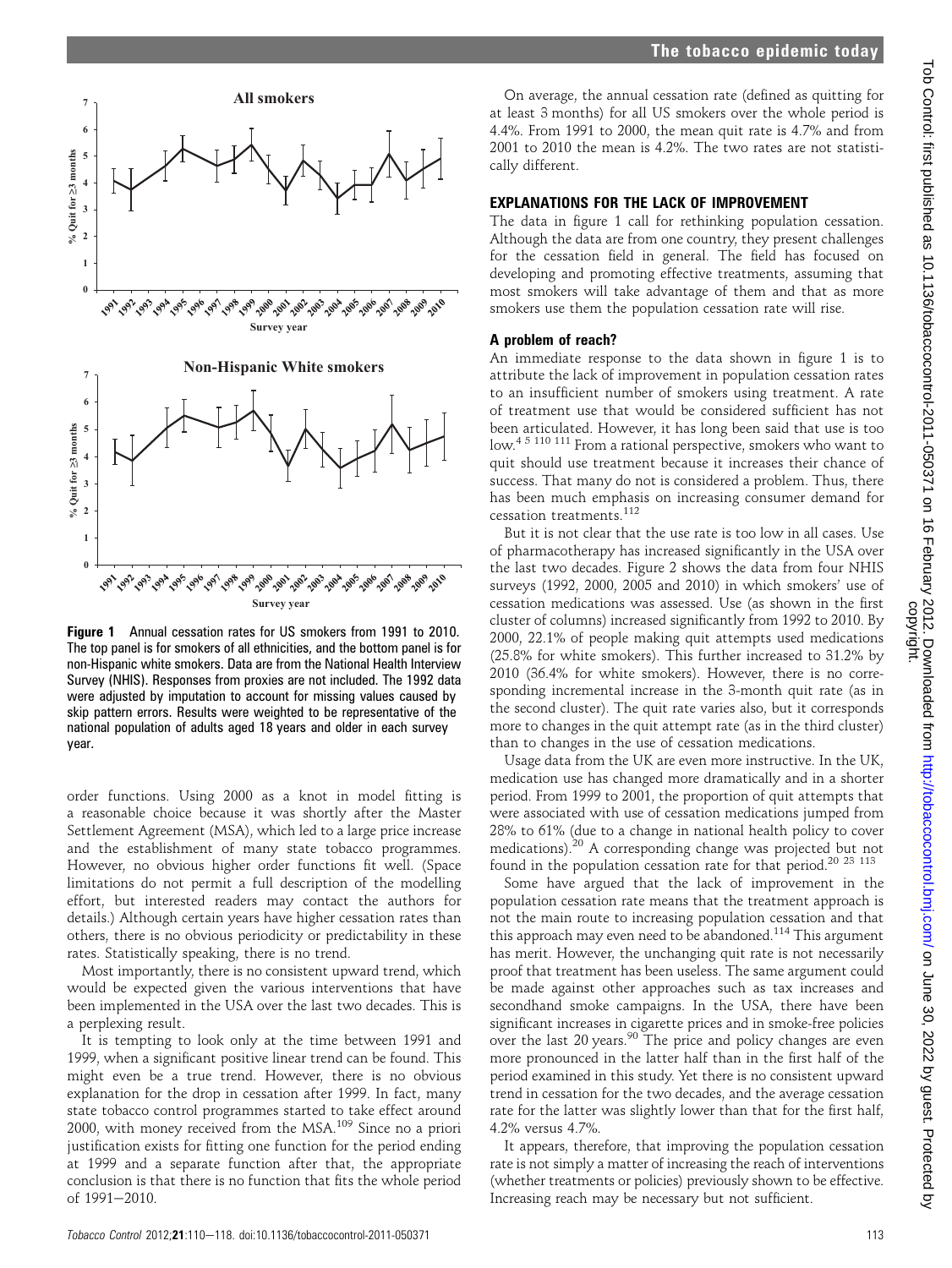

Figure 2 Percentage of smokers using cessation aids, percentage achieving abstinence for 3 months and percentage making a quit attempt (the 1992 survey only asked about nicotine gum use). Top panel is for smokers of all ethnicities and bottom panel is for non-Hispanic white smokers. Data are from the National Health Information Survey (NHIS) in 1992, 2000, 2005 and 2010. Results were weighted to be representative of the national population of adults aged 18 years and older in each survey year.

# A problem of effectiveness?

Another interpretation of these data is that the interventions are not really effective. If true, it would render the increased reach irrelevant. Since most of the interventions (especially pharmacotherapy) were proven effective with rigorous experimental designs, one may suspect that they lost effectiveness when translated into real-world applications.<sup>115</sup> There are many reasons why treatments tested in controlled settings might lose their effectiveness in real-world implementation.<sup>116</sup> But such a position is vigorously contested as unreasonable in the case of cessation medications.<sup>117</sup> Studies have reported that NRT continued to outperform placebos when it went over-thecounter.118 Thus, for smokers who use medications, the medications helped. The question is why a significant increase in pharmacotherapy use was not associated with an increase in population cessation, as was projected.<sup>11</sup>

Moreover, the loss-of-effectiveness argument does not apply to some interventions. Effects of taxes on cessation are studied in the context of implementation<sup>103</sup>; there is no additional step of translation. It is possible that tax increases have different effects on smoking cessation and smoking uptake. Tax increases may have an initial effect by encouraging some smokers to quit, while

having no effect on those who continue to smoke after the tax increase. In this sense, the tax may lose effectiveness over time.

The most serious problem is as follows: all interventions reviewed in the earlier section have been reported as having identifiable, unique effects on cessation. Even if their real-world effects were only half those reported in the original studies, the combined effect of all interventions should be detectable on the population level because their combined reach is not negligible and has increased over the last two decades. This argument assumes that interventions do not cancel out each other's effects when applied together in the real world. This is a reasonable assumption, although no study has tested it. Regardless, the fact that the combined effect cannot be predicted or detected on the population level (as shown in figure 1) raises the challenge to the field to a different level. It is more than an issue of the relative effectiveness of individual interventions.<sup>114 119</sup> Even if one intervention has indeed lost its effect in real-world application, we still have the problem of interventions as a whole not producing a predictable effect. Apparently some factor is countering the expected population effects of these interventions, or the true effects of interventions are much smaller than reported.

# A hardening of the target?

One explanation for the lack of a consistent upward trend over time as shown in figure 1 is that there is a hardening of the target. This refers to a hypothesised process in which smokers with higher probabilities of success quit first, which results over time in a greater proportion of smokers with lower probabilities of success among the remaining smokers.120 This means the base rate (ie, the rate of self-quitting without intervention) for population cessation is decreasing over time, cancelling out the combined effects of interventions, which would otherwise have produced an upward trend. If the target is indeed hardening, the fact that there is no general decline in the population cessation rate could be evidence that the interventions have had a positive effect.

This is an interesting and plausible hypothesis, but it is difficult to test. No study has quantified the effect size of the proposed hardening process or measured the slope of the decreasing base rate. The data pattern in figure 1 does not readily suggest a constant rate of hardening, if there is such a process, and the hypothesis is difficult to test if the rate of hardening is not constant.

# **Caveats**

A few caveats are in order before further discussion. This paper is concerned with the smoking cessation rate, not smoking prevalence. The cessation rate is that proportion of smokers who quit, while smoking prevalence is the proportion of the entire population who smoke. An intervention could have an effect on prevalence, but not on cessation. Thus, there is no inherent contradiction in the smoking prevalence in the USA having declined over the last 20 years<sup>121</sup> while the cessation rate remained unchanged. Neither is there a contradiction in the finding that the quit ratio increased during this period, $^{122}$ because the quit ratio refers to the accumulated quit rate among ever-smokers while figure 1 presents the annual cessation rate of current smokers.

Also, figure 1 shows that the cessation rate has not increased in the USA from 1991 to 2010. This does not imply that the cessation rate in the USA has never changed. The US cessation rate was certainly higher in the 1990s than in the 1950s.<sup>123</sup> It also does not imply that cessation rates from 1991 to 2010 have not changed in other countries, especially those in earlier stages of the tobacco epidemic.<sup>124</sup> Our question is why the cessation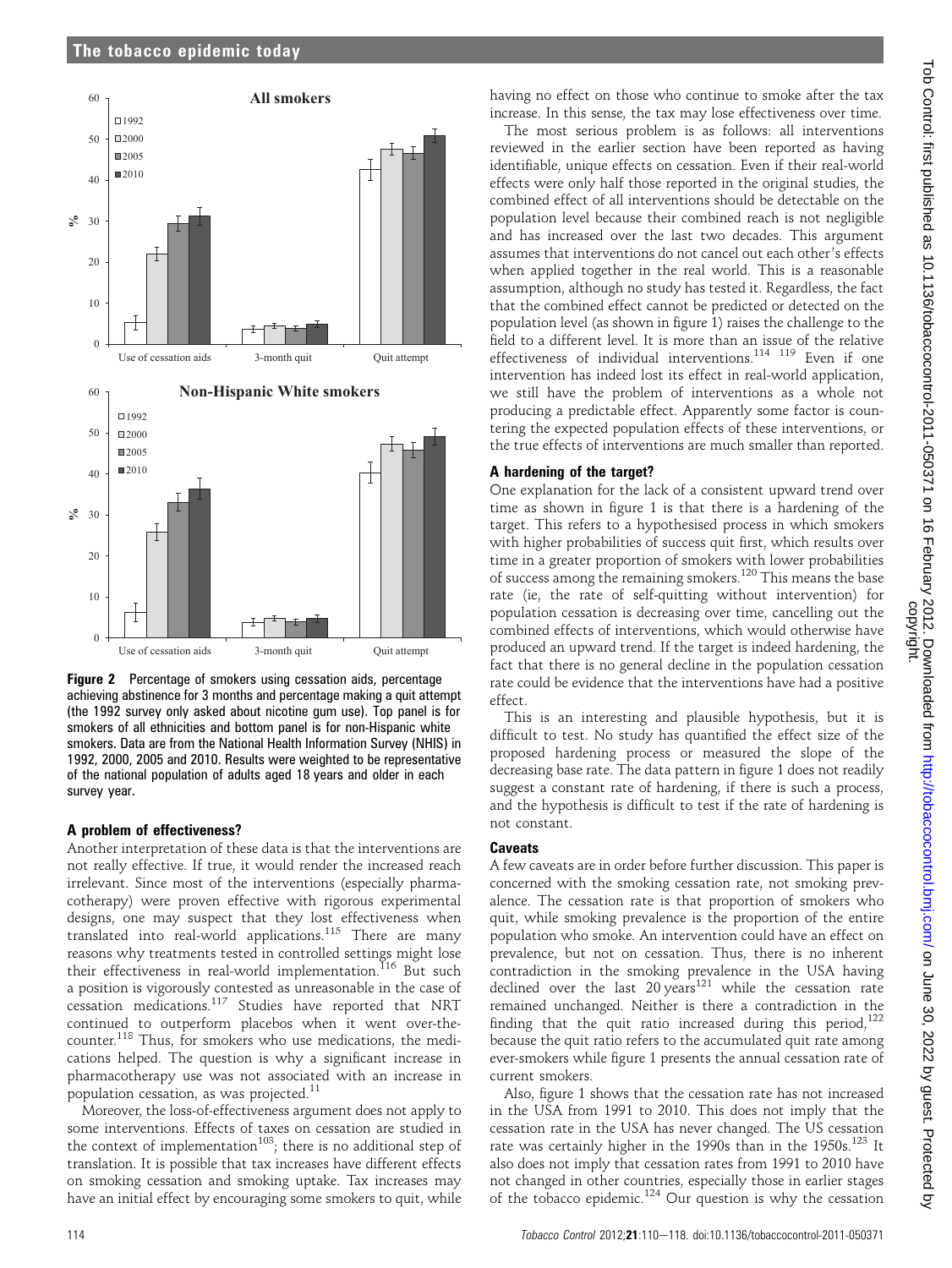rate has not improved in the USA in the last 20 years, a period when many effective interventions were developed and implemented with significant reach.

### A re-evaluation of impact  $=$  effectiveness  $\times$  reach

The equation impact = effectiveness  $\times$  reach is a logical description of what needs to happen for an intervention to have population impact. It says nothing about what might happen when an intervention proven effective in a research trial is implemented in a real-world setting. Many smokers may be uninterested in the intervention, and aggressive promotion may be needed to ensure use, which means the intervention may be delivered to people different from those who participated in the original study.<sup>115</sup> <sup>116</sup> Of all potential differences relevant for behaviour change, the most significant is probably the motivation of participants, including whether they believe in the intervention.<sup>125</sup> Research trials generally enrol those who are interested in the new intervention being tested. Such interest may not exist for those who usually do not seek help when attempting to change a health behaviour, or may be significantly less for potential participants when the intervention is no longer new. In other words, the effectiveness of an intervention may vary with its reach.

A more important issue is the possibility of unintended consequences in promoting interventions. For example, an overemphasis on the power of medications to help smokers quit may lead them to think they cannot quit without the medications, lowering self-efficacy and reducing the base rate of quitting. Such a reduction is not normally detected by clinical trials, which are usually designed to compare a treatment medication against its placebo, not one promotional message against another. Any reduction in base rate due to promotion would occur in treatment and placebo conditions, making the relative difference in outcomes unchanged (or even making it larger). In this scenario, medications would continue to be shown to be effective for those who use them, while an increase in the rate of use may not lead to an increase in cessation on the population level.

Unintended consequences could occur with other interventions. For example, when a cigarette tax is increased, some

smokers respond by quitting and others by reducing consumption. Those who respond by reducing consumption may feel that they have taken a positive step and have less desire to quit. If the remaining smokers are satisfied with their progress enough to stop trying to quit completely, the cessation rate may actually decrease a few years after the tax increase.

If any of these unintended consequences occur, then the logically correct equation, impact = effectiveness  $\times$  reach, is no longer a sure guide for population cessation because the effort to increase reach may negatively affect the total impact of the intervention in a way that is not easily detected. Outreach may not change the relative effectiveness of the intervention, but it can affect the base rate of quitting. If the effect on the base rate is negative, then it can result in a situation in which reach is increased with no corresponding increase in the population cessation rate. To date, few have examined empirically whether unintended consequences occur, a remarkable gap in the cessation literature.

The lack of clear progress in population cessation over the last two decades suggests that the field needs to design studies that will more specifically assess the effects of interventions on the population level rather than relying on logical arguments and extrapolating from clinical studies. The following section proposes one useful starting point.

# The importance of quit attempts

It has been suggested that the quit attempt rate is a good indicator of population cessation, better than measures such as the usage rate of cessation aids.<sup>23 126</sup> At the most basic level, the quit attempt rate is the best indicator of motivation to quit in a given population. There are several applications of this idea to the current discussion.

Figure 3 shows the rate of quit attempts, defined as quitting for at least 24 h, among US smokers from 1991 to 2010. The quit attempt rate varies over time but predicts the annual cessation rate shown in figure 1 (r=0.59, p<0.01 for all smokers, r=0.49, p<0.05 for white smokers). Most importantly, figure 3 shows that the quit attempt rate has remained close to but below 50% in most cases. All the interventions implemented in the last

Figure 3 Percentage of smokers making a quit attempt, for smokers of all ethnicities and non-Hispanic white smokers. Data are from the National Health Interview Survey. The 1992 data were adjusted by imputation to account for missing values caused by skip pattern errors. From 1991 to 1995, only daily smokers were asked whether they had made a quit attempt. Results were weighted to be representative of the national population of adults aged 18 years and older in each survey year.

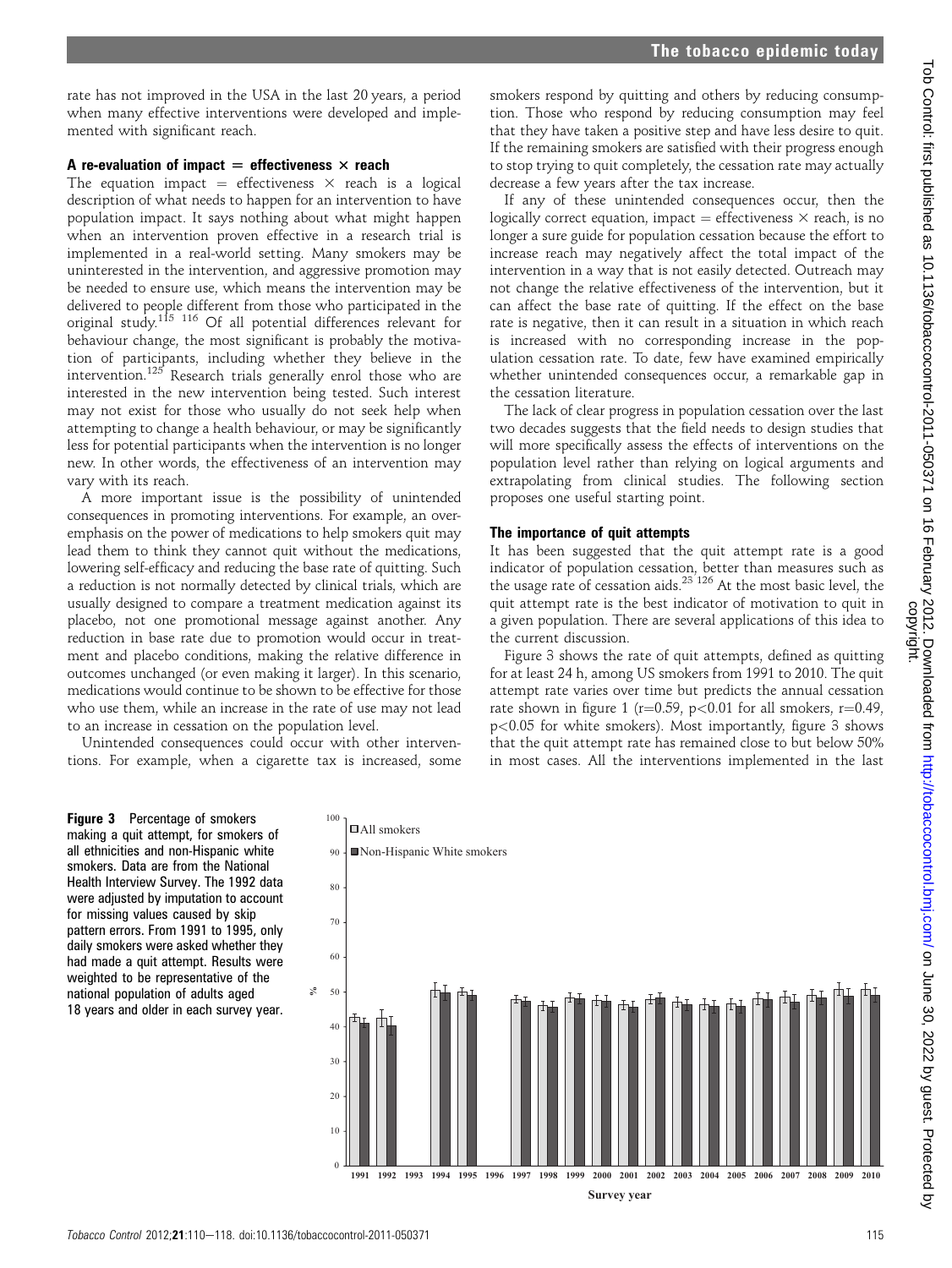#### What this paper adds

- $\blacktriangleright$  The US national data (1991-2010) shows no consistent trend of increase in the population cessation rate during this twodecade period.
- $\blacktriangleright$  This study explored various explanations for this lack of improvement and critically examined the key concept that an intervention's impact  $=$  effectiveness  $\times$  reach.
- $\triangleright$  This study points out that the cessation field has focused so much on developing interventions to improve smokers' odds of success that it has largely neglected to investigate how to get more smokers to try to quit and to try more frequently.

20 years have yet to move the attempt rate higher than 50%. In that light it is less surprising that the annual cessation rate has not risen during this period.

The quit attempt rate could also be an indicator of unintended consequences when an intervention is promoted among smokers. An example is the UK policy change encouraging smokers to use cessation aids. The policy change did not result in an increase in the population cessation rate, even though medication usage significantly increased.<sup>20 113</sup> This may be due in part to the fact that the quit attempt rate did not increase. In one case, the policy change was associated with a significant decrease in the quit attempt rate, $^{113}$   $^{127}$  suggesting a possible negative impact on the base rate for quitting. The same concept can be applied to measuring the promotion of other interventions, such as those that induce smokers to reduce consumption. If the quit attempt rate decreases while consumption declines, there is a good chance that there will be unintended effects on cessation.

Finally, it might seem obvious that smokers must first try to quit before they can succeed, making the importance of quit attempts self-evident. However, the field of cessation has focused so much on developing interventions to improve smokers' odds of success when they attempt to quit that it has largely neglected to investigate how to get more smokers to try to quit and to try more frequently.<sup>127</sup> Future research should test whether increasing the rate of quit attempts is key to improving cessation on the population level.

Acknowledgements We would like to thank Sharon Cummins, Gary Tedeschi, Christopher Anderson and Erik Augustson for helpful comments on earlier drafts of the paper.

Funding This work was supported in part by a grant from National Cancer Institute U01 CA154280. The views expressed are entirely those of the authors and do not necessarily reflect those of National Cancer Institute.

Competing interests S-HZ, ML, Y-LZ, AG and TW conduct tobacco control research supported by funding from government agencies such as the US National Institute of Health (NIH) and the California Department of Public Health. They have no other conflict of interest to declare.

**Ethics approval** This study has been approved by the ethics committee of the institutional review board, University of California, San Diego, Human Research Protection Program.

Provenance and peer review Commissioned; externally peer reviewed

#### **REFERENCES**

1. Office of the Surgeon General, United States Public Health Service. The Health Benefits of Smoking Cessation: A Report of the Surgeon General. Bethesda, MD: United States Public Health Service, Office on Smoking and Health, 1990.

- 2. **Doll R**, Peto R, Boreham J, et al. Mortality in relation to smoking: 50 years' observations on male British doctors.  $B$ MJ 2004;328:1519-28.
- 3. Taylor DH, Hasselblad V, Henley SJ, et al. Benefits of smoking cessation for longevity. Am J Public Health 2002;92:990-6.
- Fiore MC, Jaen CR, Baker TB, et al, eds. Treating Tobacco Use and Dependence: Clinical Practice Guideline. Rockville, MD: U.S. Department of Health and Human Services, Public Health Service, 2008.
- 5. **Abrams DB,** Graham AL, Levy DT, et al. Boosting population quits through evidence-based cessation treatment and policy. Am J Prev Med 2010;38:  $S351 - 63$
- 6. Aveyard P, Raw M. Improving smoking cessation approaches at the individual level. Tob Control  $2012:21:252-7$ .
- 7. Lichtenstein E. From rapid smoking to the internet: five decades of cessation research. Nicotine Tob Res 2002;4:139-45.
- **Shopland DR, Burns DM, Amacher RH, et al, eds. Population Based Smoking** Cessation: Proceedings of a Conference on What Works to Influence Cessation in the General Population. Smoking and Tobacco Control Monograph 12. Bethesda, MD: US Department of Health and Human Services, Public Health Service, National Institutes of Health, National Cancer Institute, 2000.
- 9. National Institute for Health and Clinical Excellence, ed. Smoking cessation services in primary care, pharmacies, local authorities and workplaces, particularly for manual working groups, pregnant women and hard to reach communities. NICE Public Health Guidance 10. London: National Institute for Health and Clinical Excellence, 2008.
- 10. **Fiore MC.** Smith SS, Jorenby DE, et al. The effectiveness of the nicotine patch for smoking cessation.  $JAMA$  1994;271:1940-7.
- 11. Shiffman S, Gitchell J, Pinney JM, et al. Public health benefit of over-the-counter nicotine medications. Tob Control 1997;6:306-10.
- 12. Stead LF, Perera R, Mant D, et al. Nicotine replacement therapy for smoking cessation. Cochrane Database Syst Rev 2008;(1):CD000146.
- 13. Hughes JR, Stead LF, Lancaster T. Antidepressants for smoking cessation. Cochrane Database Syst Rev 2007;(1):CD000031.
- 14. **Cahill K,** Stead LF, Lancaster T. Nicotine receptor partial agonists for smoking cessation. Cochrane Database Syst Rev 2011;(2):CD006103.
- **Russell MA, Wilson C. Taylor C, et al. Effect of general-practitioners advice against** smoking. Br Med J 1979: $2:231-5$ .
- 16. **Gilpin E,** Pierce J, Goodman J, et al. Trends in physicians' giving advice to stop smoking, United States, 1974-1987. Tob Control 1992;1:31-6.
- 17. Shopland DR, Burns DM, Cohen SJ, et al, eds. Tobacco and the Clinician: Interventions for Medical and Dental Practice. Smoking and Tobacco Control Monograph 5. Bethesda, MD: US Department of Health and Human Services, Public Health Service, National Institutes of Health, National Cancer Institute, 1994.
- 18. Schroeder SA. What to do with a patient who smokes. JAMA 2005;294:  $482 - 7$
- 19. Curry SJ, Grothaus LC, McAfee T, et al. Use and cost effectiveness of smokingcessation services under four insurance plans in a health maintenance organization. N Engl J Med 1998;339:673-9.
- 20. West R, DiMarino ME, Gitchell J, et al. Impact of UK policy initiatives on use of medicines to aid smoking cessation. Tob Control 2005;14:166-71.
- 21. Tauras JA, Chaloupka FJ, Emery S. The impact of advertising on nicotine replacement therapy demand. Soc Sci Med 2005; $60:2351-8$ .
- 22. Shiffman S, Brockwell SE, Pillitteri JL, et al. Use of smoking-cessation treatments in the United States. Am J Prev Med  $2008;34:102-11$ .
- 23. **Zhu S.** Increasing cessation in the population: quit attempts vs unsuccessful quit attempts. Paper presented at:  $13^{th}$  World Conference on Tobacco or Health; 12-15 Jul, Washington, DC, 2006.
- 24. Anderson CM, Zhu SH. Tobacco quitlines: looking back and looking ahead. Tob Control 2007;16:i81-6.
- 25. World Health Organization. WHO Report on the Global Tobacco Epidemic, 2008: The MPOWER Package. Geneva: World Health Organization, 2008.
- 26. **Miller CL,** Wakefield M, Roberts L. Uptake and effectiveness of the Australian telephone Quitline service in the context of a mass media campaign. Tob Control 2003:12:ii53-8.
- 27. Sheffer MA, Redmond LA, Kobinsky KH, et al. Creating a perfect storm to increase consumer demand for Wisconsin's Tobacco Quitline. Am J Prev Med 2010;38:  $S343 - 6$
- 28. **Miller N,** Frieden TR, Liu SY, et al. Effectiveness of a large-scale distribution programme of free nicotine patches: a prospective evaluation. Lancet 2005;365:1849-54.
- 29. **Zhu S,** Gardiner P, Cummins S, et al. Quitline utilization rates of African-American and white smokers: the California experience. Am J Health Promot 2011;  $25:$ S51-8.
- 30. **Cummins SE,** Bailey L, Campbell S, et al. Tobacco cessation quitlines in North America: a descriptive study. Tob Control 2007;16:i9-15.
- 31. Beyer EJ, Keller PA, Bailey LA, et al. State-level factors influencing tobacco cessation quitline spending in 2008. Prev Med 2010;51:191-2.
- 32. Harwell TS, Lee L, Haugland C, et al. Utilization of a tobacco quit line prior to and after a tobacco tax increase. J Public Health Manag Pract 2007;13:  $637 - 41$
- 33. Hill D, Carroll T. Australia's national tobacco campaign. Tob Control 2003;12:  $ii9 - 14$ .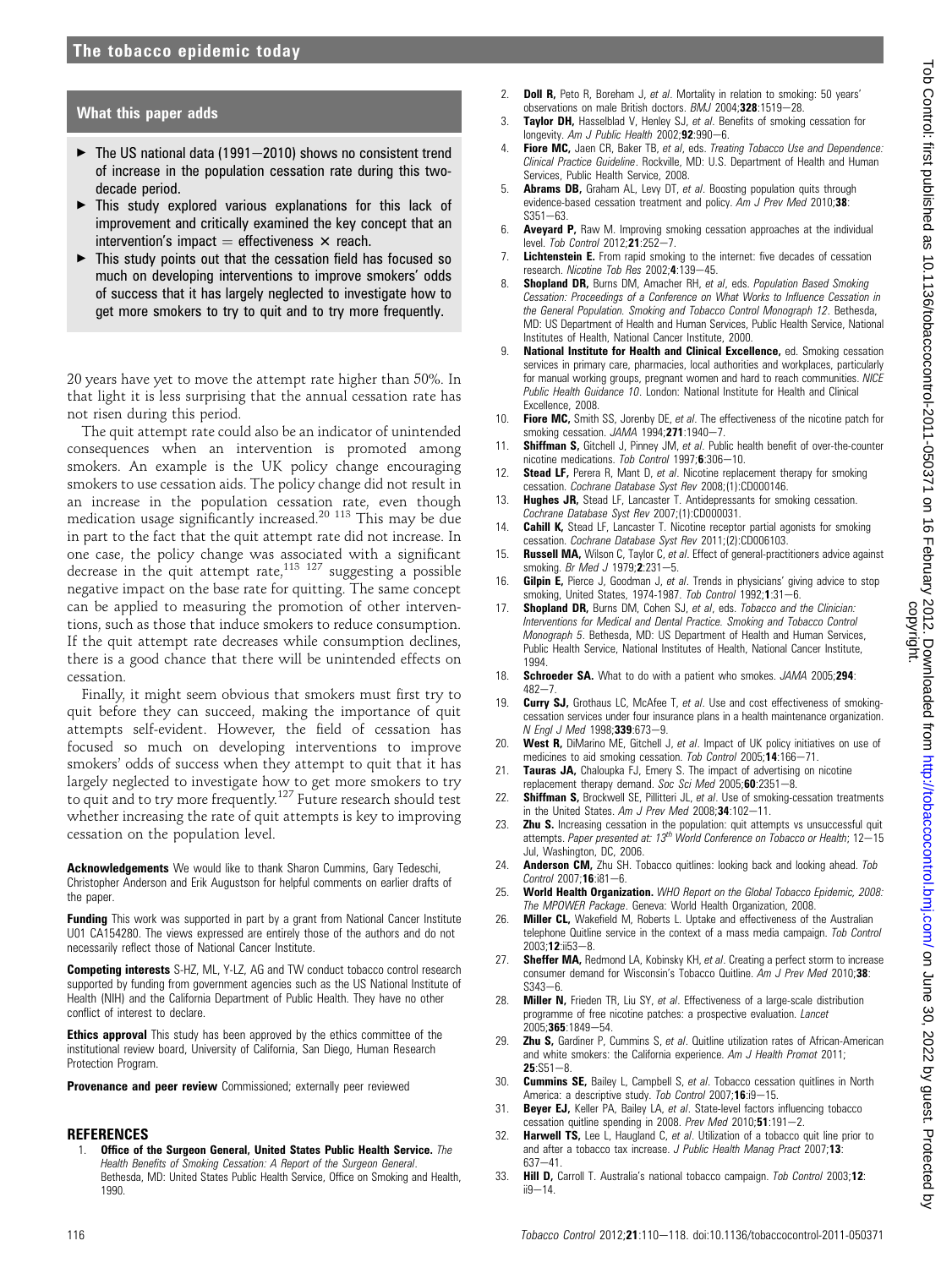# The tobacco epidemic today

- 34. An LC, Zhu S, Nelson DB, et al. Benefits of telephone care over primary care for smoking cessation: a randomized trial. Arch Intern Med 2006;166:536-42.
- 35. **Borland R,** Balmford J, Bishop N, et al. In-practice management versus quitline referral for enhancing smoking cessation in general practice: a cluster randomized trial. Fam Pract  $2008:25:382-9$ .
- 36. Rothemich SF, Woolf SH, Johnson RE, et al. Promoting primary care smokingcessation support with quitlines: the QuitLink Randomized Controlled Trial. Am J Prev Med 2010;38:367-74.
- 37. Willemsen MC, Simons C, Zeeman G. Impact of the new EU health warnings on the Dutch quit line. Tob Control  $2002; 11:381-2$ .
- 38. **Miller CL,** Hill DJ, Quester PG, et al. Impact on the Australian Quitline of new graphic cigarette pack warnings including the Quitline number. Tob Control  $2009:18:235 - 7$
- 39. **U.S. Department of Health and Human Services.** FDA Unveils Final Cigarette Warning Labels. 2011. http://www.hhs.gov/news/press/2011pres/06/20110621a. html (accessed 5 Dec 2011).
- 40. Li J, Grigg M. New Zealand: new graphic warnings encourage registrations with the quitline. Tob Control 2009;18:72.
- 41. **Hsu P,** Chang C. Taiwan Smokers' Helpline. Paper pesented at: 2011 Asian Pacific Quitline Workshop; 7-8 Jun, Goyang, Republic of Korea 2011.
- 42. **Yunibhand J.** Thailand Report on Quitline Activities. Paper presented at: 2011 Asian Pacific Quitline Workshop; 7-8 Jun, Goyang, Republic of Korea 2011.
- 43. Fox S, ed. The Social Life of Health Information, 2011. Pew Internet & American Life Project. http://www.pewinternet.org/Reports/2011/Social-Life-of-Health-Info/ Summary-of-Findings.aspx (accessed 20 Dec 2011).
- 44. Cobb NK, Graham AL. Characterizing internet searchers of smoking cessation information. J Med Internet Res 2006;8:e17.
- 45. Civljak M, Sheikh A, Stead LF, et al. Internet-based interventions for smoking cessation. Cochrane Database Syst Rev 2010;(9):CD007078.
- 46. **Rabius V,** Pike KJ, Wiatrek D, et al. Comparing internet assistance for smoking cessation: 13-month follow-up of a six-arm randomized controlled trial. J Med Internet Res 2008;10:e45
- 47. Strecher VJ, Shiffman S, West R. Randomized controlled trial of a web-based computer-tailored smoking cessation program as a supplement to nicotine patch therapy. Addiction  $2005:100:682-8$ .
- 48. Te Poel F, Bolman C, Reubsaet A, et al. Efficacy of a single computer-tailored e-mail for smoking cessation: results after 6 months. Health Educ Res 2009;24:930-40.
- 49. Rodgers A, Corbett T, Bramley D, et al. Do u smoke after txt? Results of a randomised trial of smoking cessation using mobile phone text messaging. Tob  $Control$  2005;14:255-61.
- 50. Free C, Knight R, Robertson S, et al. Smoking cessation support delivered via mobile phone text messaging (txt2stop): a single-blind, randomised trial. Lancet 2011:378:49-55
- 51. **Brendryen H,** Kraft P. Happy ending: a randomized controlled trial of a digital multimedia smoking cessation intervention. Addiction 2008;103:478-84.
- 52. Brendryen H, Drozd F, Kraft P. A digital smoking cessation program delivered through internet and cell phone without nicotine replacement (happy ending): randomized controlled trial. J Med Internet Res 2008;10:e51.
- 53. Nielsen News. In US, Smartphones Now Majority of New Cellphone Purchases. 2011. http://blog.nielsen.com/nielsenwire/online\_mobile/in-us-smartphones-nowmajority-of-new-cellphone-purchases/ (accessed 5 Dec 2011).
- 54. Ockene JK, Edgerton EA, Teutsch SM, et al. Integrating evidence-based clinical and community strategies to improve health. Am J Prev Med 2007;32: 244-52
- 55. Aveyard P, Brown K, Saunders C, et al. Weekly versus basic smoking cessation support in primary care: a randomised controlled trial. Thorax 2007;62: 898-903.
- 56. Rice VH, Stead LF. Nursing interventions for smoking cessation. Cochrane Database Syst Rev 2008;(1):CD001188.
- 57. **Bodner ME,** Dean E. Advice as a smoking cessation strategy: a systematic review and implications for physical therapists. Physiother Theory Pract 2009;25:369-407.
- 58. Gordon JS, Andrews JA, Albert DA, et al. Tobacco cessation via public dental clinics: results of a randomized trial.  $Am J$  Public Health 2010;100:1307-12.
- 59. Lucan SC, Katz DL. Factors associated with smoking cessation counseling at clinical encounters: the Behavioral Risk Factor Surveillance System (BRFSS) 2000. Am J Health Promot 2006;21:16-23.
- 60. Centers for Disease Control and Prevention. Quitting smoking among adults-United States, 2001-2010. MMWR Morb Mortal Wkly Rep  $2011:60:1513-19.$
- 61. Boyle RG, Solberg LI, Fiore MC. Electronic medical records to increase the clinical treatment of tobacco dependence: a systematic review. Am J Prev Med 2010;39(6 Suppl 1):S77-82.
- 62. Linder JA, Rigotti NA, Schneider LI, et al. An electronic health record-based intervention to improve tobacco treatment in primary care: a cluster-randomized controlled trial. Arch Intern Med 2009:169:781-7.
- 63. Hymel PA, Loeppke RR, Baase CM, et al. Workplace health protection and promotion: a new pathway for a healthier-and safer-workforce. J Occup Environ Med 2011;53:695-702.
- 64. Nagelhout GE, Willemsen MC, de Vries H. The population impact of smoke-free workplace and hospitality industry legislation on smoking behaviour. Findings from a national population survey. Addiction 2011;106:816-23.
- 65. Lonez MJ. Nebot M. Ramos P, et al. Can smoking cessation be successfully promoted among hospitality workers? Results of a pilot intervention. Occup Environ Med 2010;67:503-4.
- 66. Hotta K, Kinumi K, Naito K, et al. An intensive group therapy programme for smoking cessation using nicotine patch and internet mailing supports in a university setting. Int J Clin Pract 2007;61:1997-2001.
- 67. Okechukwu CA, Krieger N, Sorensen G, et al. MassBuilt: effectiveness of an apprenticeship site-based smoking cessation intervention for unionized building trades workers. Cancer Causes Control 2009;20:887-94.
- 68. **Glasgow RE,** Hollis JF, Ary DV, et al. Results of a year-long incentives-based worksite smoking-cessation program. Addict Behav 1993;18:455-64.
- 69. **Hennrikus DJ,** Jeffery RW, Lando HA, et al. The SUCCESS Project: the effect of program format and incentives on participation and cessation in Worksite smoking cessation programs. Am J Public Health 2002;92:274-9.
- Volpp KG, Troxel AB, Pauly MV, et al. A randomized, controlled trial of financial incentives for smoking cessation. N Engl J Med 2009;360: 699e709.
- 71. National Cancer Institute, ed. The role of the media in promoting and reducing tobacco use. Smoking and Tobacco Control Monograph 19. Bethesda, MD: US Department of Health and Human Services, Public Health Service, National Institutes of Health, National Cancer Institute, 2008.
- **Egger G,** Fitzgerald W, Frape G, et al. Results of large-scale media anti-smoking campaign in Australia: "North-Coast-Quit-For-Life" programme. Br Med J (Clin Res  $Ed$  1983:287:1125-8.
- 73. Fortmann SP, Taylor CB, Flora JA, et al. Changes in adult cigarette smoking prevalence after 5 years of community health education: the Stanford Five-City Project. Am J Epidemiol 1993;137:82-96.
- 74. Taylor SM, Ross NA, Cummings KM, et al. Community Intervention Trial for Smoking Cessation (COMMIT): changes in community attitudes toward cigarette smoking. Health Educ Res  $1998; 13:109-22$ .
- 75. Goldman LK, Glantz SA. Evaluation of antismoking advertising campaigns. JAMA 1998:279:772-7.
- 76. Stevens C. Designing an effective counteradvertising campaign-California Cancer 1998;83:2736-41.
- 77. **Biener L.** Harris JE. Hamilton W. Impact of the Massachusetts tobacco control programme: population based trend analysis. BMJ 2000;321:351-4.
- 78. **Cowling DW, Modayil MV, Stevens C. Assessing the relationship between ad** volume and awareness of a tobacco education media campaign. Tob Control  $2010 \cdot 19 \cdot 37 - 42$
- 79. **Netemeyer RG,** Andrews JC, Burton S. Effects of antismoking advertising-based beliefs on adult smokers' consideration of quitting. Am J Public Health  $2005;95:1062-6.$
- 80. Chapman S. The news on tobacco control: time to bring the background into the foreground. Tob Control 1999; $8:237-9$ .
- 81. **Malone RE,** Boyd E, Bero LA. Science in the news: journalists' constructions of passive smoking as a social problem. Soc Stud Sci 2000;30:713-35.
- 82. Lima JC, Siegel M. The tobacco settlement: an analysis of newspaper coverage of a national policy debate, 1997-98. Tob Control 1999; $8:247-53$ .
- 83. Korhonen T, McAlister A, Laaksonen M, et al. International quit and win 1996: standardized evaluation in selected campaign countries. Prev Med  $2000:31:742 - 51$
- 84. Hahn EJ, Rayens MK, Warnick TA, et al. A controlled trial of a quit and win contest. Am  $J$  Health Promot 2005;20:117-26.
- 85. van Osch L, Lechner L, Reubsaet A, et al. Optimizing the efficacy of smoking cessation contests: an exploration of determinants of successful quitting. Health  $Fduc$  Res 2009; 24:54-63.
- 86. Farkas AJ, Gilpin EA, Distefan JM, et al. The effects of household and workplace smoking restrictions on quitting behaviours. Tob Control 1999;8:261-5.
- 87. **Glasgow RE,** Cummings KM, Hyland A. Relationship of worksite smoking policy to changes in employee tobacco use: findings from COMMIT. Community Intervention Trial for Smoking Cessation. Tob Control 1997;6:S44.
- 88. Moskowitz JM, Lin ZH, Hudes ES. The impact of workplace smoking ordinances in California on smoking cessation. Am J Public Health  $2000$ ; 90:757-61.
- 89. Fichtenberg CM, Glantz SA. Effect of smoke-free workplaces on smoking behaviour: systematic review. BMJ 2002;325:188-91.
- 90. **Chaloupka FJ,** Levy D, Huang J. The Impact of Tax and Smoke-Free Air Policy Changes. Princeton, NJ: Robert Wood Johnson Foundation Tobacco Retrospective Series, 2011.
- 91. Hyland A, Higbee C, Travers MJ, et al. Smoke-free homes and smoking cessation and relapse in a longitudinal population of adults. Nicotine Tob Res  $2009:11:614-18$
- 92. Jarvis MJ, Mindell J, Gilmore A, et al. Smoke-free homes in England: prevalence, trends and validation by cotinine in children. Tob Control  $2009:18:491-5.$
- 93. Cheng K, Glantz SA, Lightwood JM. Association between smokefree laws and voluntary smokefree-home rules. Am J Prev Med  $2011;41:566-72$ .
- 94. Gao J, Zheng P, Gao J, et al. Workplace smoking policies and their association with male employees' smoking behaviours: a cross-sectional survey in one company in China. Tob Control 2011;20:131-6.
- 95. **Hopkins DP,** Briss PA, Ricard CJ, et al. Reviews of evidence regarding interventions to reduce tobacco use and exposure to environmental tobacco smoke. Am J Prev Med 2001;20:16-66.